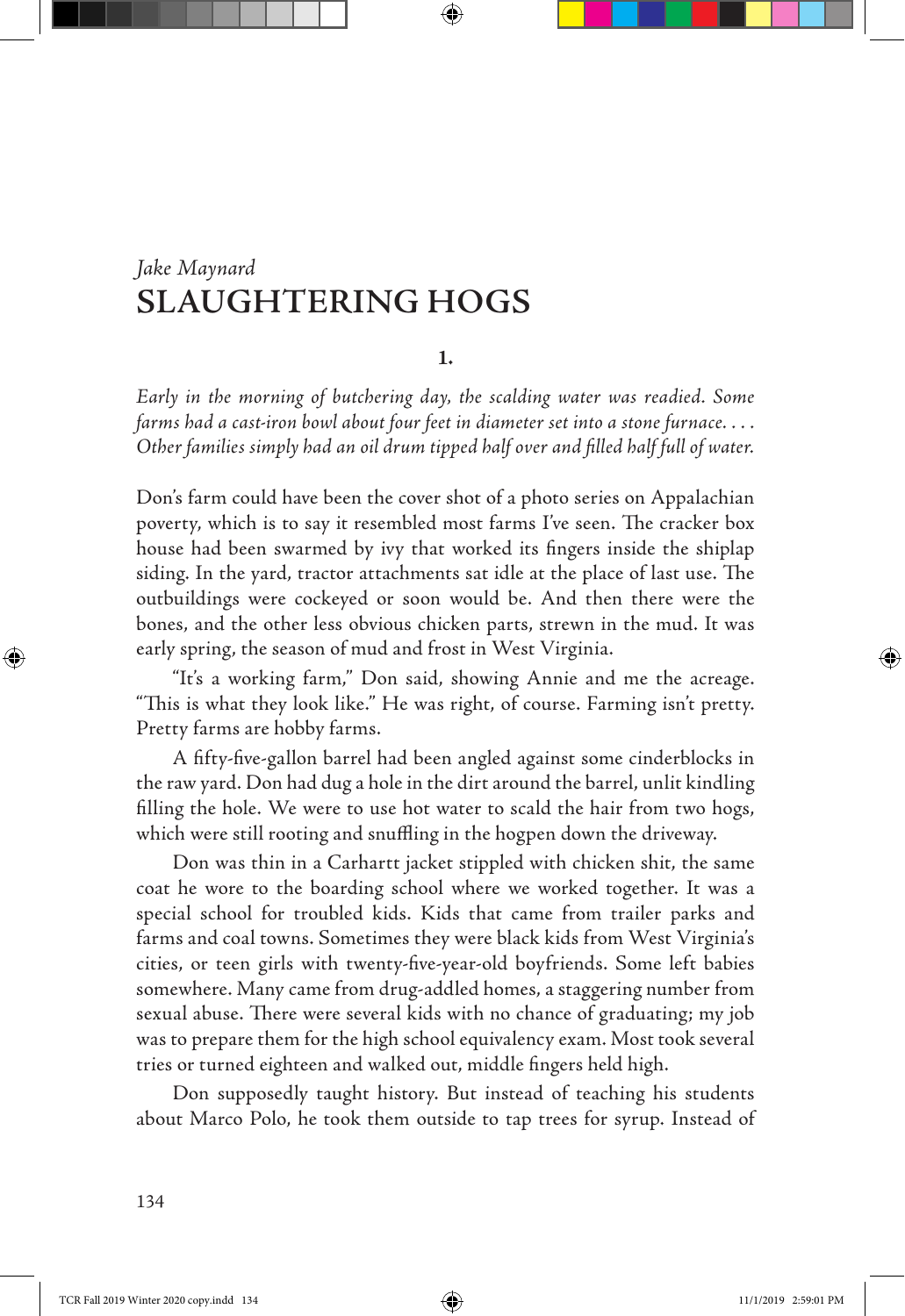teaching them about the transcontinental railroad, he took them on tours of local farms and sawmills. Once, he brought some turkeys to the school, and his history class butchered them in the parking lot. He wanted to connect the students with local, practical ways of living. In essence, Don taught folkways.

↔

It reminded me of *Foxfire*, a rural folkways project from Rabun Gap, Georgia, that I'd read a little about. In 1966, a young hip teacher named Eliot Wigginton moved to Rabun Gap to take a job teaching high school at the Rabun Gap-Nacochee School—a boarding school that was similar, in some ways, to ours. Struggling to engage his floundering English classes, Wigginton and his students began a class magazine dedicated to Appalachian traditions. They named it *Foxfire* for the bioluminescent mushrooms that glow pale blue or green in the eastern mountains, thriving in Georgia and West Virginia and up into the Pennsylvania hills, where my family originates. Their ghostly light has spawned many folktales.

To gather material, Wigginton sent his students into the countryside to interview old folks about mountain living. Compiled in *The Foxfire Book,* the chapter titled "Slaughtering Hogs" offered me a guide to traditional butchering methods in the days before the killing and cutting at Don's farm.

## **2.**

*Meanwhile, the hog was killed (either by a sharp blow on the head with a rock or axe head, or by shooting it in the back of the head or between the eyes), and its jugular vein (on the left side of the throat about three inches back of the jawbone) pierced immediately. As one described it, "Stick'im right in the goozle'ere."*

A few weeks earlier, at the boarding school, I noticed Don crossing the parking lot with a white bucket swinging from each hand. Each bucket brimmed with discarded food from the cafeteria. In *The Foxfire Book*, Wigginton writes that "hogs were allowed to fatten themselves on the mast of the forest—acorns, chestnuts, and so on," but Don fed his hogs with the commodity leftovers of the state's troubled kids. Butchering day was approaching, and would I like to help?

My girlfriend, Annie, and I practically squealed at the opportunity.

I was fascinated with people like Don who kept the old ways alive. When Annie and I moved to West Virginia, we'd done so with the word

⊕

⇔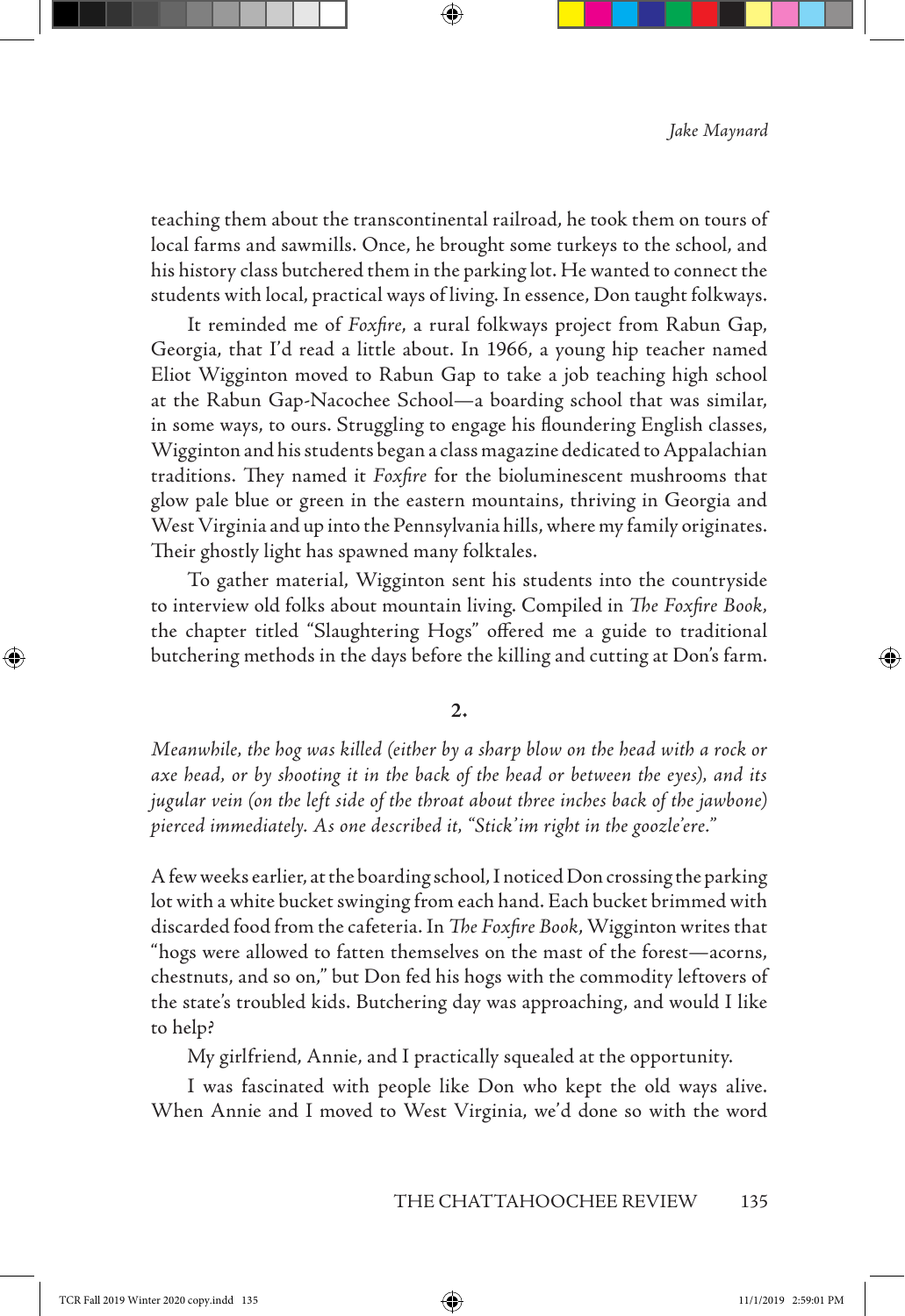"back" ringing in our ears like fiddle music. For her it was literally *back* to her home state. But for me it was a concept. It was *back* to traditional rural living, like Don had done when he moved to his grandparents' old homestead, sans plumbing. *Back*, like Annie's parents and their friends had done when they left cities to scrape a living from hillside farms. For that group of people aptly called the back-to-the-land movement—*Foxfire* was gospel. Despite its homespun beginnings, by 1972 Eliot Wigginton and *Foxfire* agreed to anthologize their magazine with Doubleday. The series, called *The Foxfire Books*, would go on to sell ten million copies, one of the most successful books in Doubleday's history. Along with the homesteading magazines like *The Whole Earth Catalogue*, *Foxfire* helped transform the 1960s flower children into the back-to-the-land homesteaders of the 1970s.

↔

My copy of *The Foxfire Book* was originally given to my great-grandfather by my grandparents, shortly before he died. The inscription reads *To Dad. From Johnny and Carolyn. Xmas 1972*. It's funny to me that my great-grandfather would be given this kind of gift. He'd lost the family homestead to foreclosure during the Great Depression and subsequently worked driving a horse-drawn sleigh, delivering milk, in the famously cold winter of 1935. He'd converted a house from an old chicken coop for his family and conscripted half the town of Cyclone, Pennsylvania, to help him roll it to a new patch of land. To him, the book was more nostalgic than inspirational. His son, my grandfather, wanted to ditch rural poverty so badly that, as a teenager, he left their tiny oil town to instead sleep on a cot in a hotel basement and shovel coal into the boiler every few hours.

The book would make its way to my dad's bookshelf and eventually to mine. Such is the way tradition works. The contexts swirl, but some texts remain the same. Foxfire meant an entirely different thing to my grandfather than it did to my father or to me. For my grandfather, it was an origin, a place to leave. For me it was a destination. I was more akin to the hippie homesteaders than my own family.

In my grandparents' stories and in *The Foxfire Books*, there's a confounding balance of quaintness and brutality, which I was reminded of when Don loaded the .22. I asked him if the gunshots would scare the hogs. "I don't let them watch Westerns," he said, placing a food bowl at the edge of the pen to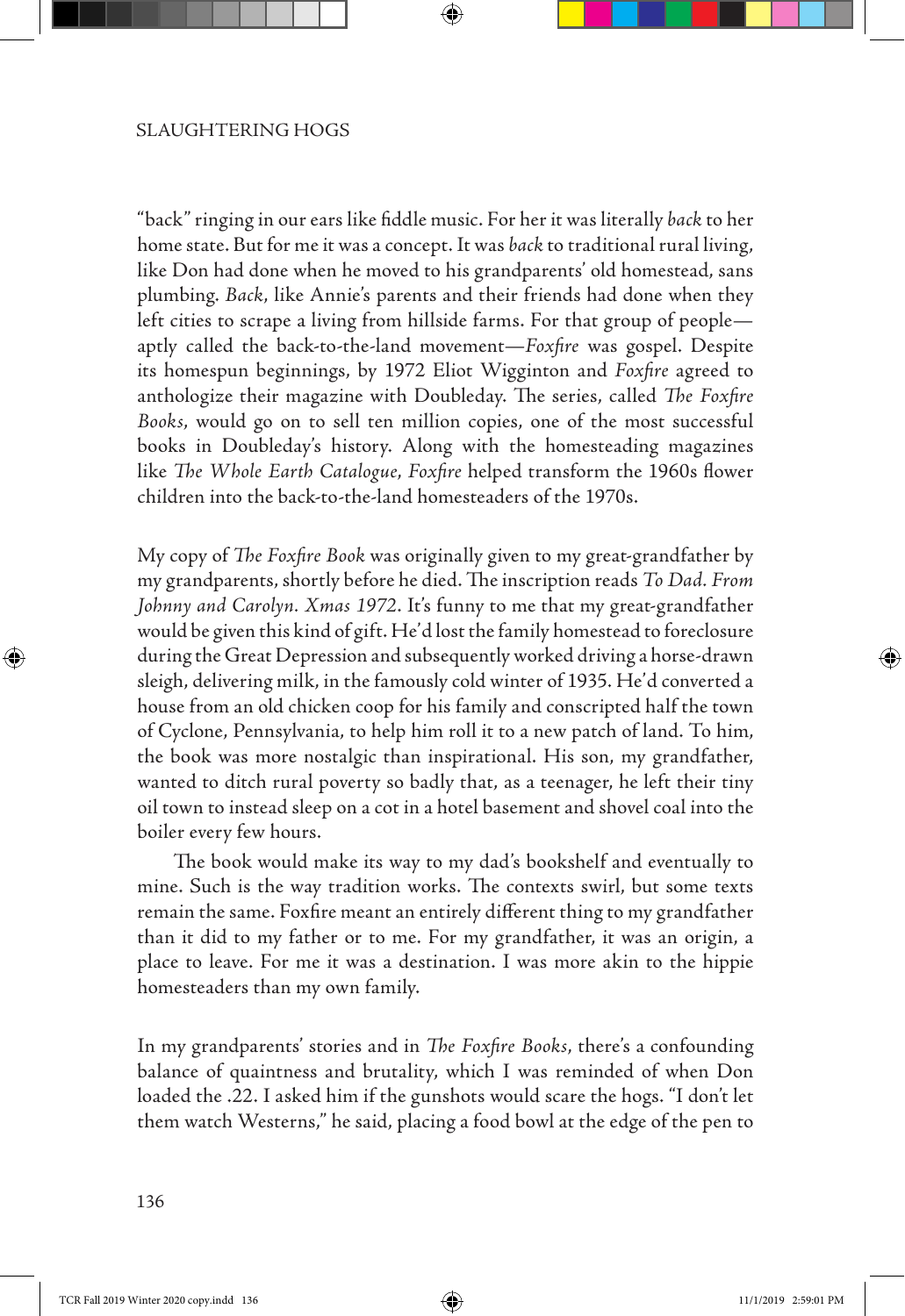draw a hog close. Pop. The hog dropped and writhed stiff-legged, a bead of blood running from between its eyes. The other hogs freaked, shrieking and mauling the pen's railing with pure animal fear.

⊕

We flopped the hog—dead but still kicking—into the yard. Don thrust a kitchen knife into the hog's throat until the blood gushed, gurgling like old plumbing. It was loud, surprisingly loud as it drained. He told me of a local Mennonite boy that was partially blinded when a dying hog kicked a knife back into the boy's face. Stuck him straight in the eye, he said.

After the second hog was shot, I plunged the knife through its rubbery jugular. Annie didn't watch. But I'd wanted her to watch in order to show her that I was a competent, capable man. That I could do difficult and practical things.

It seemed important because I'd been far from capable at home. Yes, I'd split firewood and helped in the garden and cared for the dog. But when I wasn't working at the school, I worked with abused kids at a local shelter, and the two jobs had me all fucked up. Some days I'd drink beer on the drive home from work. Other days Annie would come home to find me lying in the bathtub with a whiskey. She'd sit on the bathroom floor and listen while I told her about the kids, their bruises or their memories of bruises. The cigarette and cat-piss smell of their clothes. I told her these stories as if I could diffuse their pain between the two of us, lessening it for them and for me.

Throughout our early 20s, in jest, I used to ask Annie to marry me, making rings from plant stems or bread ties. I stopped as soon as I thought she might actually say yes. We weren't talking much about having kids of our own, and I know that the silence wounded her. I didn't want children for many reasons but mostly because of a fear that I couldn't protect and care for them, a fear I couldn't reconcile.

## **3.**

*The hog was dragged to the "scaldin' place" and dipped in hot water and rolled over to loosen the hair (by pulling or scraping), hauled out and scraped with a nottoo-sharp knife, immersed again immediately, and the procedure repeated until most of the hair was off the hide. The hog was not left in the water too long at any one time or the hair would "set" rather than loosen.*

#### THE CHATTAHOOCHEE REVIEW 137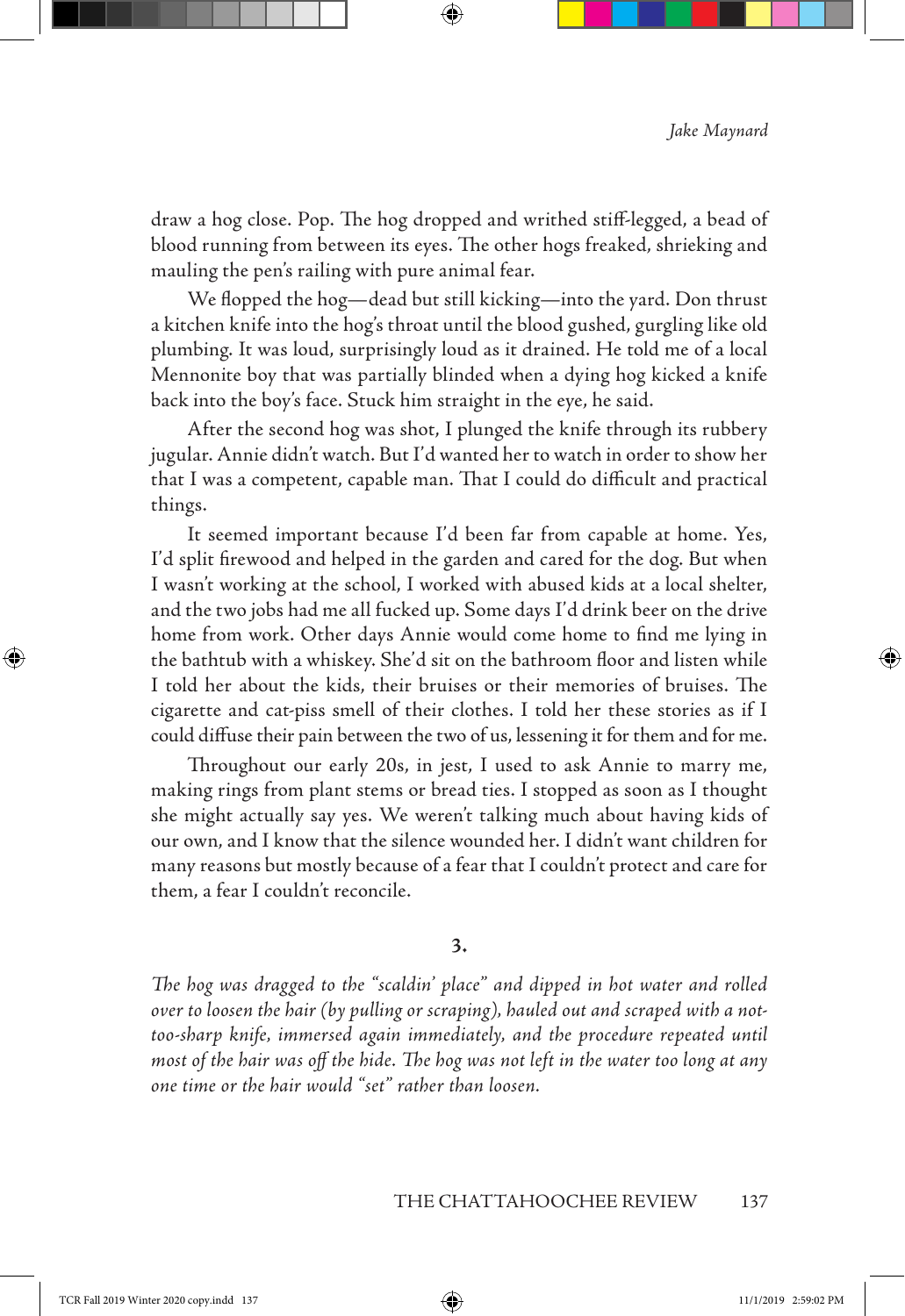Don said the water was right to scald hogs if you could pass your hand through it twice without pain, but not three times. On the third try, it burned.

↔

 We plunged the first hog and hot, bloody, shitty water roiled over the sides of the barrel and into my rubber boats. When the scraping commenced, the wiry hair sloughed off in clumps, revealing the white humanlike skin underneath. Each scrape exposed new parts of the hog's anatomy as the carcass steamed in the cold morning air.

With the second hog, though, the water had grown too hot. We scraped until the skin tore, but no hair would release. It's set now, Don explained. We'd have to skin the second hog whole. "Of course," I said. "No big deal." It'd been ten years since I'd skinned an animal, a deer a friend had shot. Although I grew up in the country, most of this work was foreign to me. My mother grew up like this, though, and remembered butchering hogs well when I told her about it days later. Then she recalled that as a child she once stole her father's caged turtles (used to make soup) and liberated them into their farm pond.

During my childhood, she grew mostly flowers.

"Culture begins at home," Eliot Wigginton wrote in the journal *Educational Leadership* in 1991. "My native-born high school students routinely do not know that they are Appalachian." Such was my experience. Because my grandfathers had died while I was young, and because my parents had abandoned many family folkways, I hadn't known it was inside of me. That old hillbilly stuff, way down to my marrow. It's a legacy I often felt robbed of. A legacy that Wigginton called a "peculiar, almost mystic resonance that comes—and resonates in one's soul like a guitar string—with an understanding of *family*—who I am and where I'm from and the fact that I'm a long continuum of hope and prayer and celebration of life that I must carry forward."

But can you carry a legacy forward without heirs? Is tradition wasted on the childless?

After I followed Annie to West Virginia, my mother was thrilled to learn that I was working with kids. She said, "You ought to just take one of those kids home with you someday. Like an older one that really needs somewhere to go."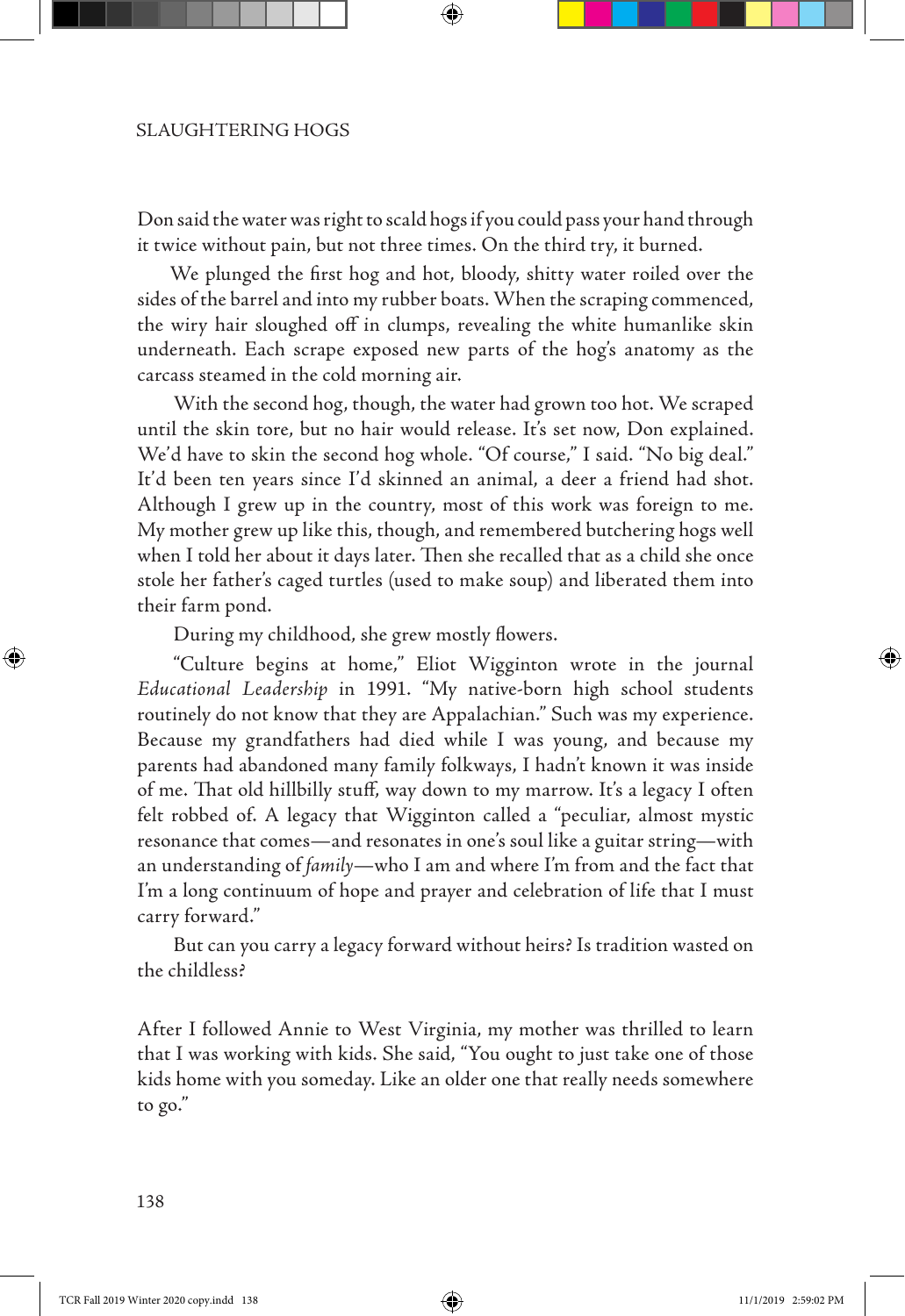I didn't tell her what the job was doing to me. And I didn't tell her or Annie that it wasn't just the job that I had in mind when I thought about having kids. When I dodged and slipped their questions about settling down, I created for myself evidence to support my fears. Cold hard reasons not to raise a family. They included my older sister, an unparentable child who snuck out, stole the car, skipped counseling, got high, got drunk, got pregnant at sixteen by a local deadbeat of twenty-four.

↔

And they included the boy that lived at the end of our road who drowned in a waist-deep creek. And all of my redneck classmates killed in car wrecks or by putting guns in their own mouths. (Boys will be boys will be boys.)

And they especially included the neighbor girl from my teen years, one grade below, whom I would take into the field in junior high so that we could rub our bodies together. How I told my friends and how she acquired a reputation. Many years later, her father would go to jail for molesting her and her stepsisters through the course of three marriages. When they'd moved in next door, he'd enthusiastically offered to help my sisters with their homework.

The miasma of shit that can happen. That does. Every day I saw it; every day I thought about it.

#### **4.**

*Now the neck was cut around the base of the head and through the throat so that the backbone could be ringed completely. Then the head was twisted off and set aside. . . . Then the large intestine was cut free from the anus, the end pulled out and tied shut . . .*

You can hang most animals by their Achilles tendons. To hang our hogs we used a thick dowel with hooks at each end—called a gambrel or gamblin' stick or a singletree—attached via pulley to a cargo chain, which we looped around the ceiling joist and lifted, raising a denuded hog so that the middle of its belly rocked gently at eye-level. Teats.

 With each hog, Don sliced down the belly, and gray guts poked through. Standing on a chair, he sawed around the asshole and under the tail, connecting the incisions, and then he tied off the rectum so as not to drip any shit onto the meat. Next, he finished the belly slit and excavated the gelatinous mess of organs, allowing them to drop with a slosh into a bucket

⊕

⇔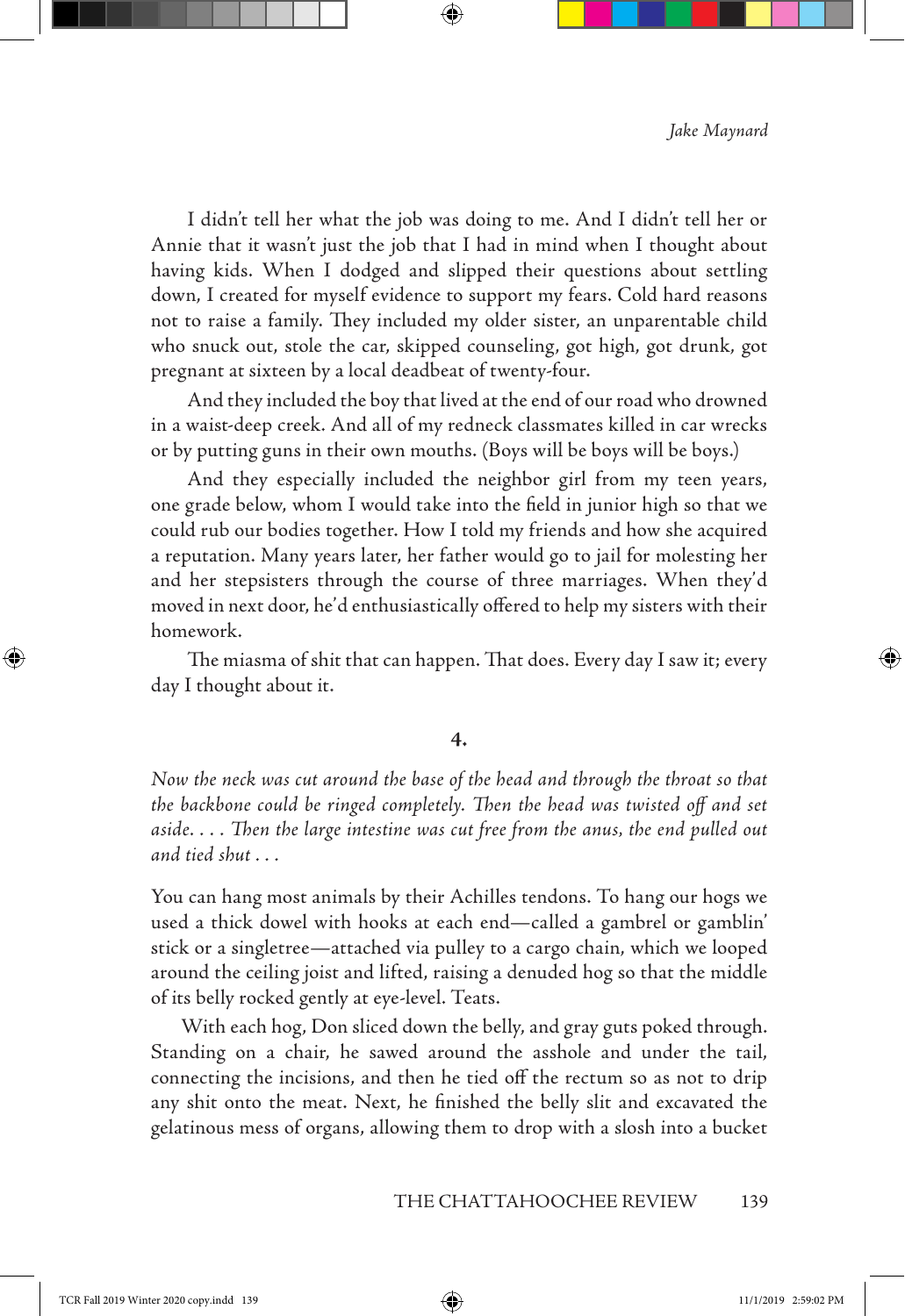on the floor. We tossed the guts to Don's chickens, which had escaped their coop and now circled the shack, numbering nearly one hundred and smelling the blood.

 We lopped off the heads and placed them on the table. One had been mostly scraped, so it looked like it wore a goatee and mohawk. I took a picture and told Annie I planned to use it on my upcoming heavy metal album, but she didn't laugh because she'd already heard all of my jokes. Just like in *Foxfire,* we cut the cheeks from the hogs (jowl bacon) and gave the heads to the chickens.

As we carved and sorted the trimmings for sausage, Don told me he didn't think that the boarding school should exist at all and that it was essentially a prison in school's clothing. Don was a libertarian, a Thoreauvian self-reliance type who thought people could best find their way on their own. Teenagers included. In the nine months since I'd been working there, I started to think he was right. Forcing rigor upon the kids couldn't undo what had been done to them. Neither could teaching them folkways, of course, but Don hoped his lessons could at least inspire some self-efficacy. I thought it could, too, which is why I tried the same tactics with my kids at the shelter.

But now I see that the difference between Don's work and Foxfire was that Foxfire was consensus-based. Wigginton's students had wanted to start a folkways magazine. They wanted to go out into the country and collect stories from the old folks, seeing some intrinsic value in folklife. Or, at least, they trusted what Wigginton saw in it.

 Annie and Don found lots to talk about that day: the legalization of raw milk, the sale of home-processed turkeys, mobile slaughterhouses, agricultural tax reform. To me, those were the boring specifics muffing up my homesteader ethos. But to them, the specifics ensured the lifestyle. Instead of listening—and learning—I often walked outside to watch the chickens peck the hog heads to the skull, and once when I returned to the shack, Don was trying to convince Annie to run for the West Virginia legislature. "We need someone with some common sense," he told her.

 Because the bone saw was missing, we couldn't hack the ribs from the spine to create the chops. So Don and I drove a few miles down the road to borrow a battery-powered reciprocating saw. On the way back he said, "Annie's a sharp one. You oughtta hurry up and marry her."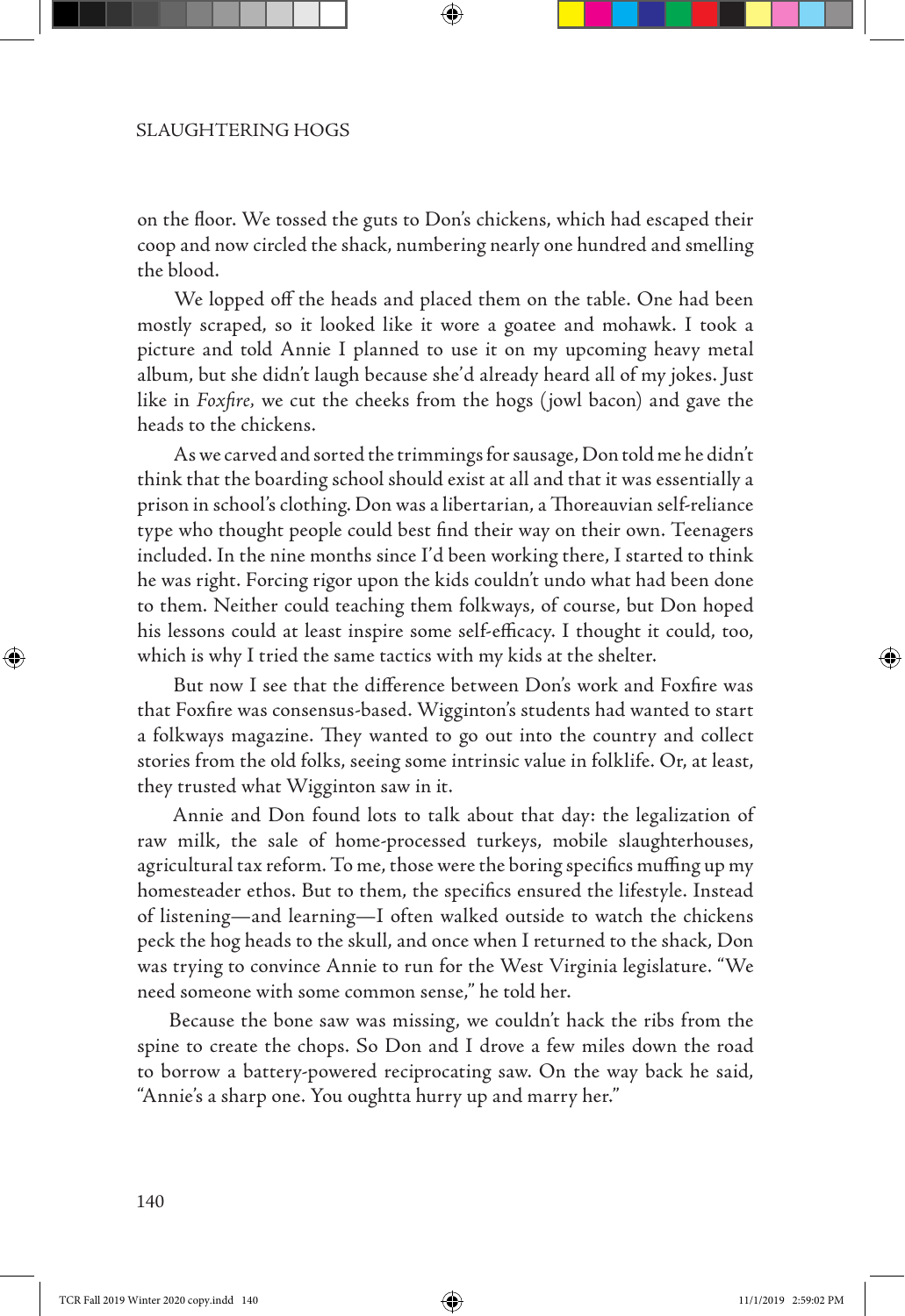**5.**

↔

*Take the carcass down and put it on its back on a table or counter. With an axe, chop all the way down both sides of the backbone, close to the backbone, and lift it out. The meat then falls into pieces. (This is the old way. Nowadays they saw the backbone right down the middle and get pork chops and fatback.)*

For Eliot Wigginton, accolades followed *The Foxfire Books:* a *Time Magazine*  story in 1972; visits to the *Today Show* in following years; a Broadway play based on his work in 1982; a best-selling memoir in 1985; Georgia Teacher of the Year in 1986; MacArthur Genius Award in 1989. He became the most famous educator of his era.

When the book sold, Wigginton cleaved the whole project from the Rabun Gap School and purchased a tract of property contiguous with his personal fifty-acre spread. The newly founded Foxfire Organization called it "The Land," and on The Land the organization grew. Foxfire became an economy unto itself, hiring alumni like Tommy Wilson, editor of the first issue of the magazine, as full-time employees. They moved from the abstract to the concrete, from collecting lore to collecting material culture. Tommy Wilson disassembled a historic water mill and reassembled it on the property. More reconstructed buildings followed, serving as classrooms, offices, a museum. Furthermore, the organization began a training program directed at teachers across the country. Its pedagogy reached more than 2,000 teachers as far away as Harlem, Puerto Rico, and the Alaskan tribal lands. It was an empire of the past, made by Wigginton and a bunch of teenagers.

Though I didn't know much about Foxfire then, Annie and I had spent some time dreaming of it. More than once, sitting in the broom sedge on a hill above our house, we permitted ourselves daydreams of a folk school in which Annie would teach agriculture and music and I'd teach writing. We would have workshops on canning vegetables and playing banjo and writing poetry. We would buy an old storefront—in her hometown or mine, we could never agree—and provide space for local artisans. We'd offer jobs and apprenticeships to kids like the ones I worked with, the forgotten ones.

But the school and the shelter were sapping my faith in change, and my lack of fortitude was sapping Annie's faith in me. And anyway, we never discussed why we wanted to go Back. Why the past, tradition, Foxfire? Why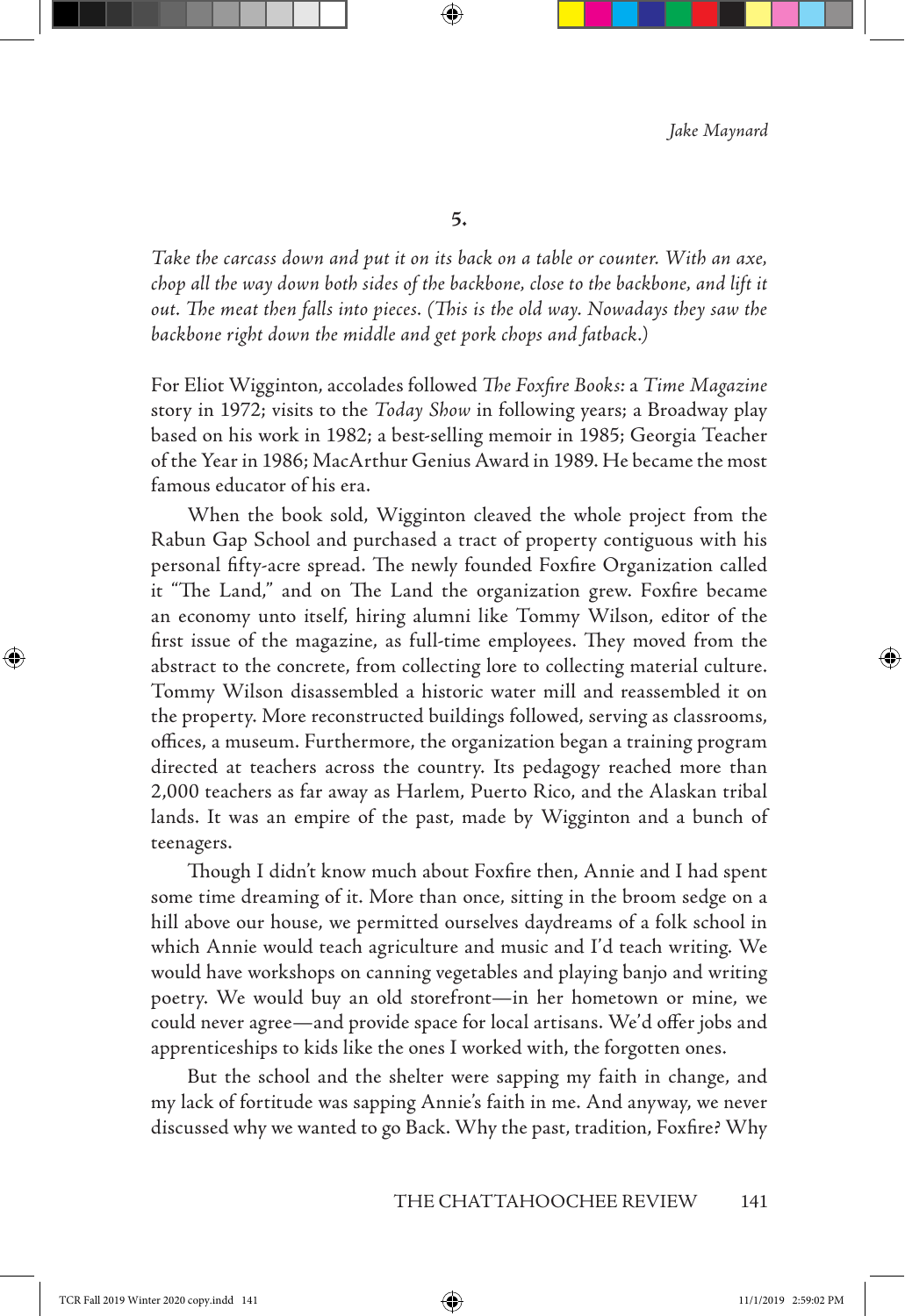#### slaughter hogs?

I think that, for Annie, tradition meant community. It's how she grew up—square dances, harvest parties, group homeschooling with other backto-the-land families. But it wasn't the past that she grew up in; it was a curated past more reminiscent of *The Foxfire Books* than rural reality as I knew it. Her well-educated parents, like their community of friends, chose to make a mountain life in the image that they wanted. Therefore, her folksy upbringing didn't involve ATV accidents and teenage pregnancies and economic collapse, like mine had. While I didn't realize it at the time, I resented the ease of her rural childhood, as if she were cherry picking from my heritage. As if she could just take the good and leave the rest. This might explain why I was so keen to tell her about the shelter kids each and every night.

↔

And me? I was seeking a different connection. While I was learning banjo or refurbishing old axe-heads, I did so with the belief that folkways created for us some mystical link with the past and our ancestors. Maybe I was also seeking a connection with the self I could have been in an imagined past. I felt like folkways were a path to some old strength, the strength of men who wouldn't be wrecked by seeing abused kids or crippled by the fear of fatherhood. Rural traditions were attractive to the part of me that wanted to be a strong and steady man who'd hoist his kids on his shoulders each night. But that wasn't me. And I feared that Annie was beginning to see it.

So, naturally, when the saw's battery died before we could finish cleaving a hog's spine, I volunteered to split it with a double-bit Michigan axe. Just like in *Foxfire*. We sterilized and sharpened the blade, and I swung. Three whacks later, the hog became two half-hogs, rocking from their gamblin' hooks and slapping into each other as if trying to grow back together again.

## **6.**

*Hogs were slaughtered, cut up, cured, and smoked at home. In fact, in many mountain homes today, slaughtering remains a family venture.* 

Two years after slaughtering hogs, Annie and I left the land so that I could attend graduate school. With one month's notice, I cut ties with the shelter and school, leaving some of my students prepping for tests with no help. I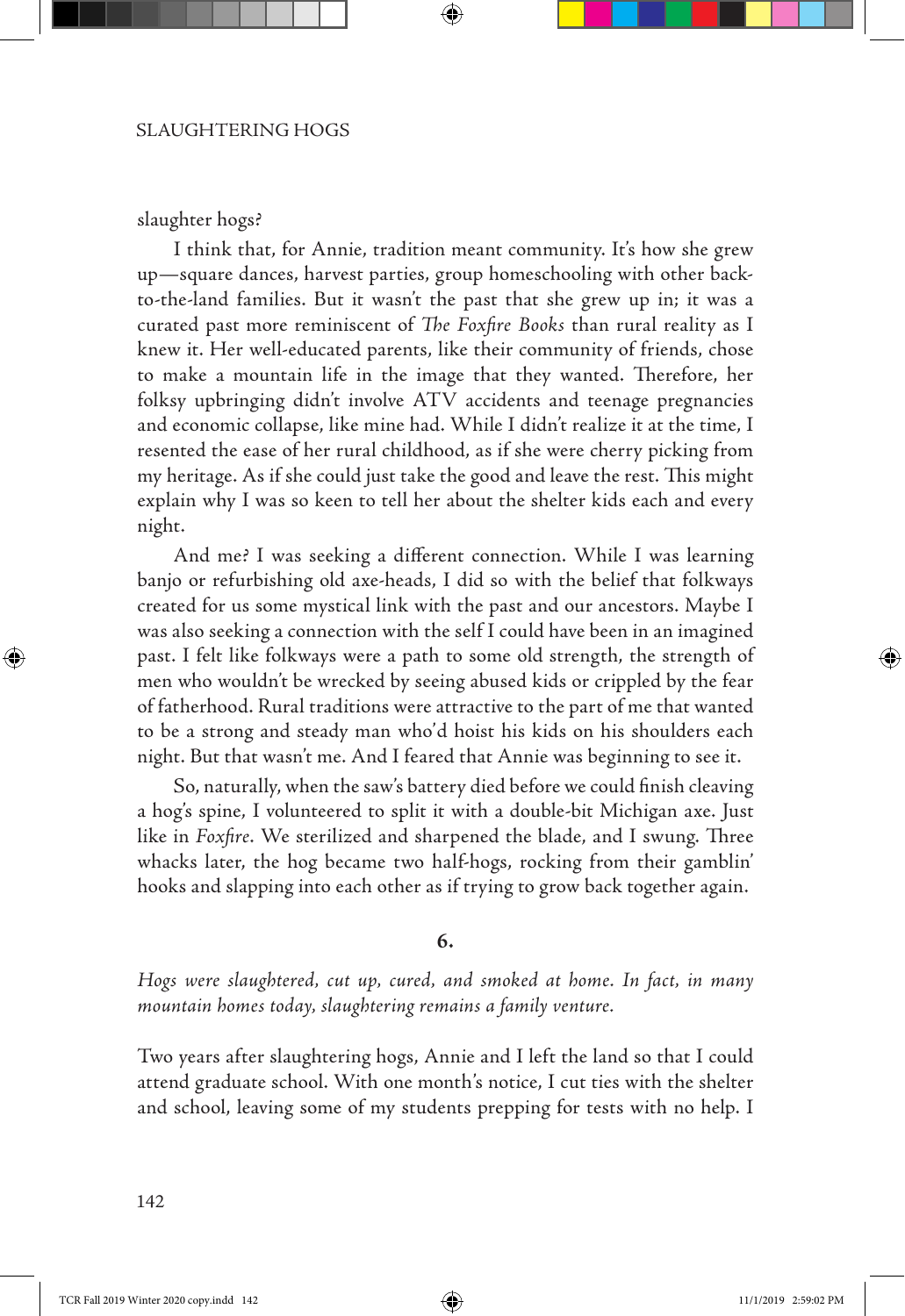promised to keep in touch, to write them letters of recommendation, but I didn't. Not even one. And a few years after that, Annie left me—deciding that I was not fit to be her husband—and around that time, I learned something new about Foxfire*.*

↔

In May of 1993, Wigginton brought two ten-year-old boys to Rabun Gap for the weekend from a partner school in Georgia. They attended a Foxfire event, stayed at Wigginton's cabin, and returned. One of the boys told his parents that in the night Wigginton had removed his pants and fondled him. At first, Wigginton vehemently denied the allegations. But when the news broke, calls flooded the local sheriff, and soon the prosecutor had sixteen victims prepared to testify. To avoid a trial, Wigginton pleaded guilty to one count of child molestation. His sentence was one year in prison and a lifetime registration as a sex offender.

According to investigators, the number of actual victims could be as high as one hundred. The first recorded incident took place only months after he moved to Rabun Gap. His first victim was Tommy Wilson, who was molested twice by Wigginton as a teenager. But still Wilson returned to Foxfire. He says he went back once he was old enough to protect himself. Why? Because, he says, he believed in the organization's mission.

The news came as a shock to everyone, except the Rabun Gap locals and the extended Foxfire community, where Wigginton's tendencies were reportedly well known. According to Steve Walburn's 1993 *Atlanta Magazine*  essay, "Sometimes a Shining Lie," the abuse was reported to trusted adults on several occasions. Once, in the early 1970s, Wigginton was confronted by four male students who threatened to break his legs if he didn't stop. Three of those boys would go on to work for the Foxfire Organization*,* keeping Wigginton in power.

On the heels of his imprisonment, *Phi Beta Kappa* published a wideranging interview with Wigginton. The introduction states that he "stunned the education community last fall when he agreed to plead guilty to a charge of child molestation." His crimes aren't mentioned again. In the interview, Wigginton says that the study of traditional regional culture offers students a vehicle to study ethics. "We can gradually construct, with our students, a yardstick of ethical behavior against which we can measure those aspects of culture we are studying—treasuring, showcasing, celebrating, amplifying those that pass the test and discarding the rest."